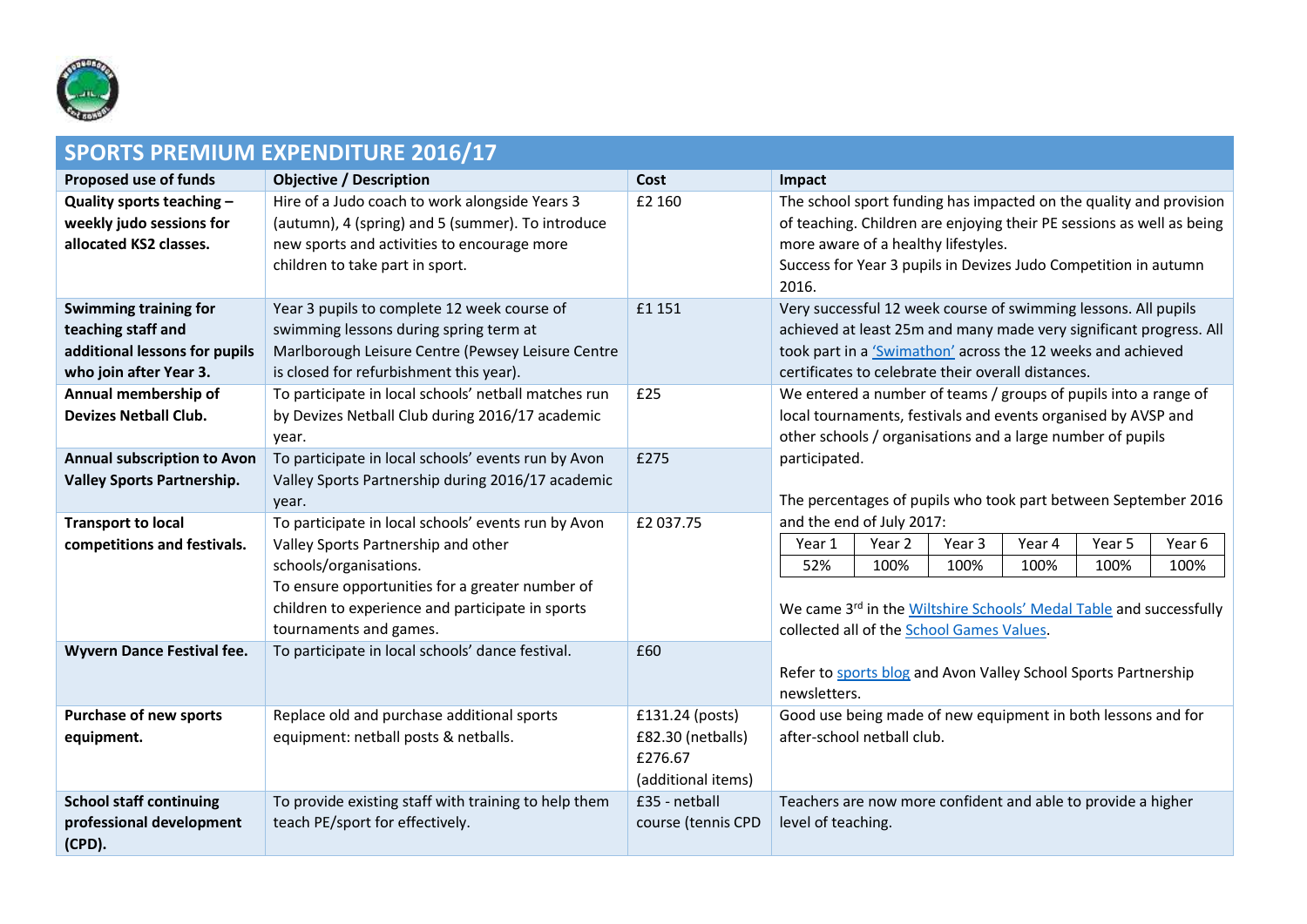|                                                                                                                 |                                                                                                                                                                                                                                                                                                                    | - twilight/free of<br>charge)<br>£680 Level 2 ASA<br>swimming training |                                                                                                                                                                                                                                                                                                                                                                                             |
|-----------------------------------------------------------------------------------------------------------------|--------------------------------------------------------------------------------------------------------------------------------------------------------------------------------------------------------------------------------------------------------------------------------------------------------------------|------------------------------------------------------------------------|---------------------------------------------------------------------------------------------------------------------------------------------------------------------------------------------------------------------------------------------------------------------------------------------------------------------------------------------------------------------------------------------|
| <b>Consumables for Olympic</b><br><b>Values Sports Day.</b>                                                     | To provide pupils with certificates, medals and<br>prizes for their participation in the Woodborough<br>Olympics on Sports Day.                                                                                                                                                                                    | £105.20                                                                | Participation of all pupils from across the school in hugely<br>successful Sports Day (photos on sports blog).                                                                                                                                                                                                                                                                              |
| <b>Continuing provision of</b><br>recently introduced<br>swimming gala (previously<br>sponsored by a donation). | Pool hire, lifeguard attendance and medals for now<br>annual swimming gala, held at Pewsey Leisure<br>Centre.                                                                                                                                                                                                      | £534.30                                                                | Participation of all pupils from across KS2 in very successful<br>swimming gala.                                                                                                                                                                                                                                                                                                            |
| <b>Premier Sports Coaches</b><br>(Salisbury & Marlborough)<br>to run after school clubs.                        | To raise participation in extracurricular clubs aimed<br>at giving children who do not usually access sport<br>an opportunity to take part in an alternative after<br>school club.<br>To introduce new sports and activities to encourage<br>more children to take part in sport (fencing, archery<br>& lacrosse). | £585<br>(£45 / week - 12<br>weeks planned)                             | Increased participation in after-school sports activities for those<br>children who are less active / don't usually take advantage of<br>opportunities offered.<br>Fencing introduced in Term 4 and archery and lacrosse in Terms 5<br>& 6.                                                                                                                                                 |
| <b>Introduction of</b><br>'Change4Life' club                                                                    | To support and involve the least active children by<br>running a 'Change4Life' club at lunchtimes.                                                                                                                                                                                                                 |                                                                        | Sports leaders are now trained and run weekly Change4life<br>sessions. Pupil premium and lower achievers in PE were a focus for<br>this club and then widened to other children if places were not full.<br>Children learn about healthy choices and active lifestyles. Sports<br>leaders have the opportunity to practice leadership skills assisting<br>adults and organising activities. |
| Participation in 'Golden<br>Mile' activity in summer<br>term.                                                   | To inspire and encourage our school community<br>through physical activity with the focus on fun,<br>rewarding personal achievement and school<br>competition.                                                                                                                                                     | £189.58                                                                | A hugely successful initiative - please refer to our London Calling<br>Certificate the end of summer term school newsletter for more<br>details.                                                                                                                                                                                                                                            |
| Whole school dance tuition                                                                                      | To support Art Week 2017 and include dance and<br>physical activity in our Christian Values theme.                                                                                                                                                                                                                 | £200                                                                   | A brilliant themed week which spanned the whole curriculum.<br>Refer to photographs in the website gallery.                                                                                                                                                                                                                                                                                 |
| <b>Total expenditure to date (March 2017)</b>                                                                   |                                                                                                                                                                                                                                                                                                                    | £8 528.04                                                              | Carried over £101.96                                                                                                                                                                                                                                                                                                                                                                        |

## **Sporting provision within school**

Within school all KS1 and KS2 children access 2 hours of PE each week; usually an indoor gym or dance session and an outdoor games or athletics session.

Within Lower KS2, Year 3 spend 2 terms swimming for a session a week at a nearby pool.

Throughout the year outside agencies come into school and deliver units of PE activities such as tennis and Bikeability [\(Years 5 & 6\).](http://bikeability.org.uk/)

The school regularly enters local sports competitions and festivals which include: cross country, Tag Rugby, hockey, cricket, netball, athletics, gymnastics, rounders, etc.